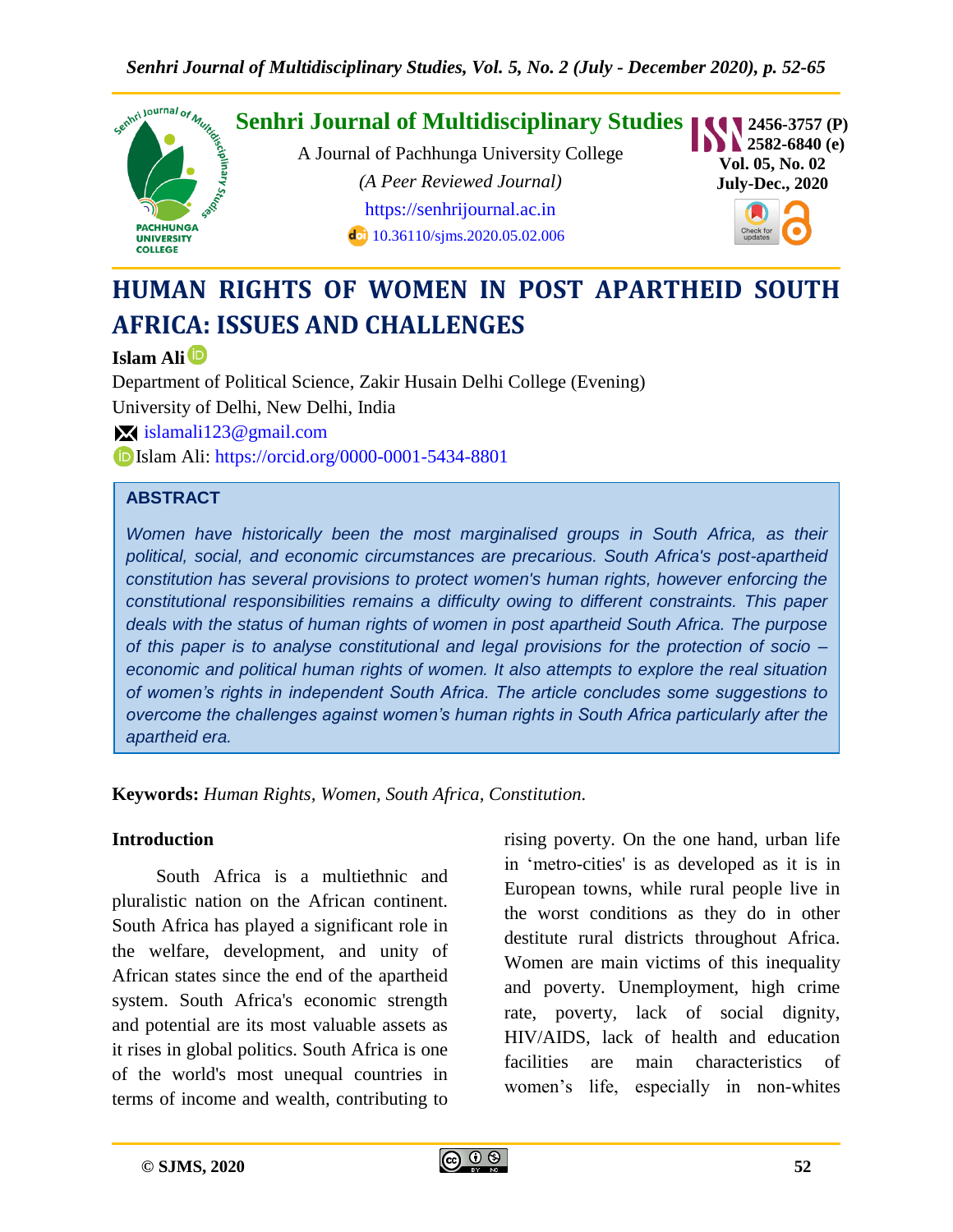community. In such adverse condition, women are in more vulnerable and hazardous condition, because of their family, social and traditional liabilities.

During the apartheid regime women were relegated to a subordinated status in the society. The European colonial society and African traditional society were patriarchal and male-dominated. The legal structure was characterises with gross gender inequalities. For example, the implementation of Personal and family laws until recently ensured that women were not treated as equals (Andrews, 1998). Similarly, in African customary law, women were always treat as under the male domination, whether their husband, father, or even a son (KwaZulu Act, 1981 and Moosa, 1998). The customary marriages were not considered as legal because they were potentially polygamous. Therefore these particular patriarchal legal structures were enforced by a culture that did not question the fundamental reason of such gender inequality (Kaganis, 1991). For South African women, these laws have been used to deprive them from their rights. These laws were controlled by white administrator or their African surrogates; thus their focus was to be found in the apartheid regime which codified and maintain patriarchal system (Chanock, 1991). In Post apartheid regime the situation of South African women not much improve as it should be, although the new constitution, which was enforced in 1997, provides the protection of women's human rights. There are so many issues and challenges which need to be addressed to find the way and means to improve the

women's status in new South Africa. In this article the issues and challenges have been analyses, which affecting women's human rights.

#### **Historical Background**

The term South Africa comes from the country's location in the southernmost section of the African continent. It is very difficult to say which tribe was first inhabitant, but the 'Khoi' and 'San' was originally inhabitant of South Africa. In 1652, the Dutch East India Company came to the Cape, as permanent settler. Before that, most part of southern Africa was a temporary settlement place for European trade men. During the period of competing colonial interests and the scramble for territories among the colonial powers, the British invaded the Cape to prevent it from falling into French hands. The most significant change in the process of colonization of South Africa in the 19th century, took place after the discovery of gold in 1886. The process of formation of present South Africa had been started after the Anglo-Boer war (1899-1902). In 1909, a draft of constitution for the unification of the four provinces was submitted to the British Parliament. The Constitution was passed without any amendments. On 31st May 1910, the Union of South Africa was inaugurated. Although, it was based on the Westminster model, but there was no provision or a single section for native peoples (Lurrecia, 2003).

After the configuration of the Union, South Africa began to legalize the segregation of blacks and whites that had always been inherent in society. Various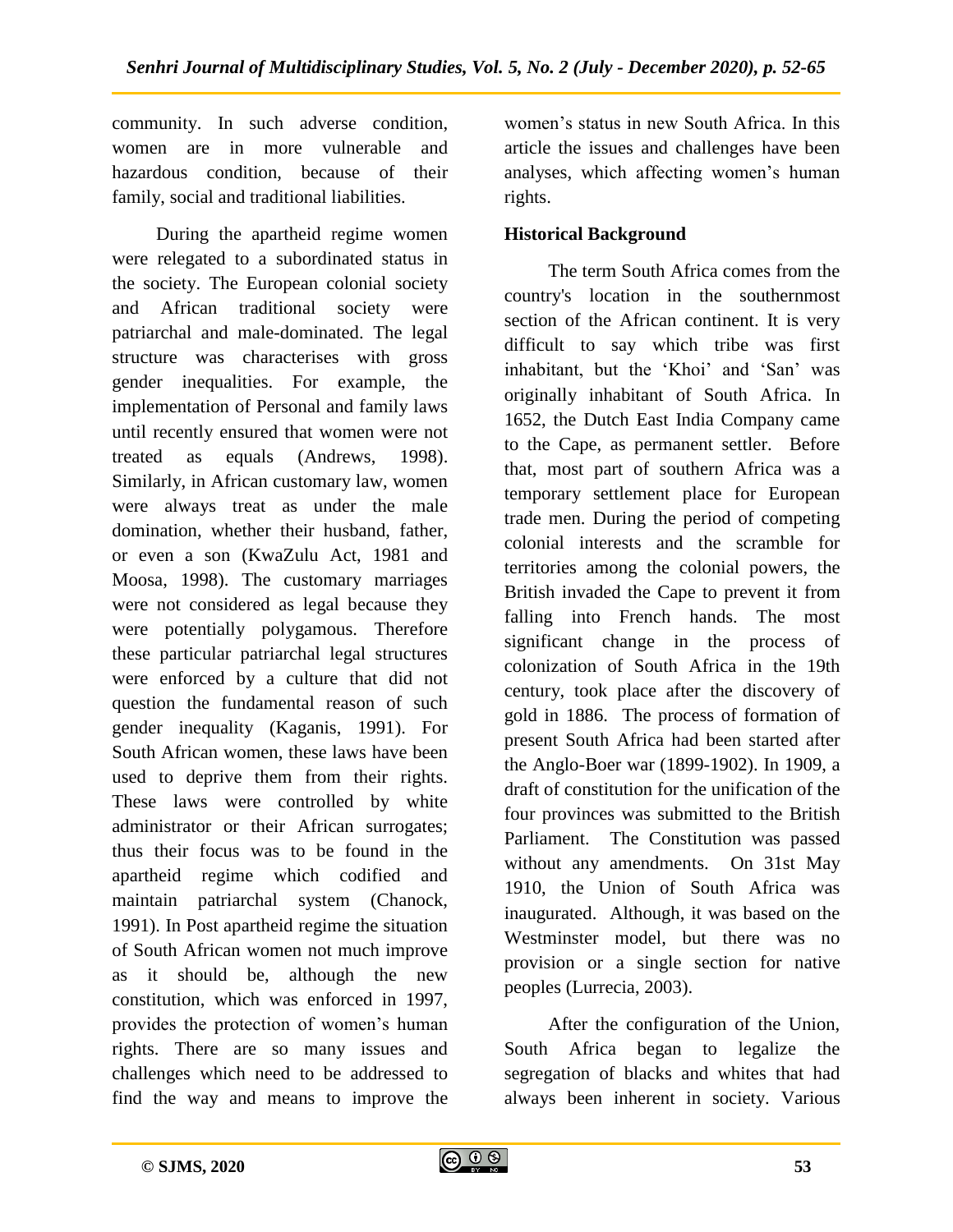laws were passed during this period with an underlying motive of segregation. The Mines and Work Act (1913), the Native Act (1913) and the Native Urban Areas Act (1923) were most significant Acts to maintain racial separation and establish white supremacy. In 1948, the National Party won the elections, since than new leadership had a calculated and systematic political and socio-economic plan motivated at marginalizing the black community. Apartheid system was introduced by new regime and extended racial discrimination in the government, private and socio-economic spheres under new racist system (Lurrecia, 2003).

In the new regime whole political system and economic resources were in the hands of the white minority. The native people had raised their voice through the African National Congress and other organizations. The apartheid system was an account of exploitation of black people. During the apartheid system all legal and administrative steps were against the interest of blacks. This led African leaders to flee the country and built up military wings in exile. The apartheid regime faced resistance and criticism not only at domestic front but from outside as well. Even serious calls for economic sanctions were made by the United Nations (Lurrecia, 2003).

After long exploitation and atrocities, apartheid regime was failed to crush the national movement and finally racist regime bowed. President F.W. De Klerk has announced various steps to initiate the process of liberalization and democratization. Nelson Mandela and other

leaders were released from jail. The African National Congress, the Pan African Congress, and the South African Communist Party all had their bans lifted. The ANC suspended its thirty years old arms struggle in the interest of negotiation for independence. The Groote Schuur Minutes, result of the ANC and government meeting, provided for the establishment of a working group, given the task of making recommendations for the release of political prisoners. The government recommitted itself to the Groote Schuur Minutes. Finally, Peace Accord was signed on September 14, 1992, which was aimed to establish a code of conduct and mechanisms to get the common purpose of bringing an end to political violence. It was an important step towards meaningful negotiation. Next step towards success was the Convention for a Democratic South Africa (CODESA), which was the platform that served as the catalyst for achieving a negotiated settlement. Bilateral meetings between the ANC and the National Party paved the way for solution. In March 1993, the multiparty talks were also organized, to find out a settlement for South Africa's political transfer of power. Finally, after some initial hurdles, the negotiating council and nine representatives from each party were agreed on a draft of Interim Constitution on December 6, 1993, which was passed by Parliament as fourth Constitution of South Africa on September 22, 1993 (Act 200 of 1993). After some amendments (March 3, 1994 and April 26, 1994), it came into operation on April 27, 1994, the day on which the first national democratic election was held. According to this Interim Constitution, the Constituent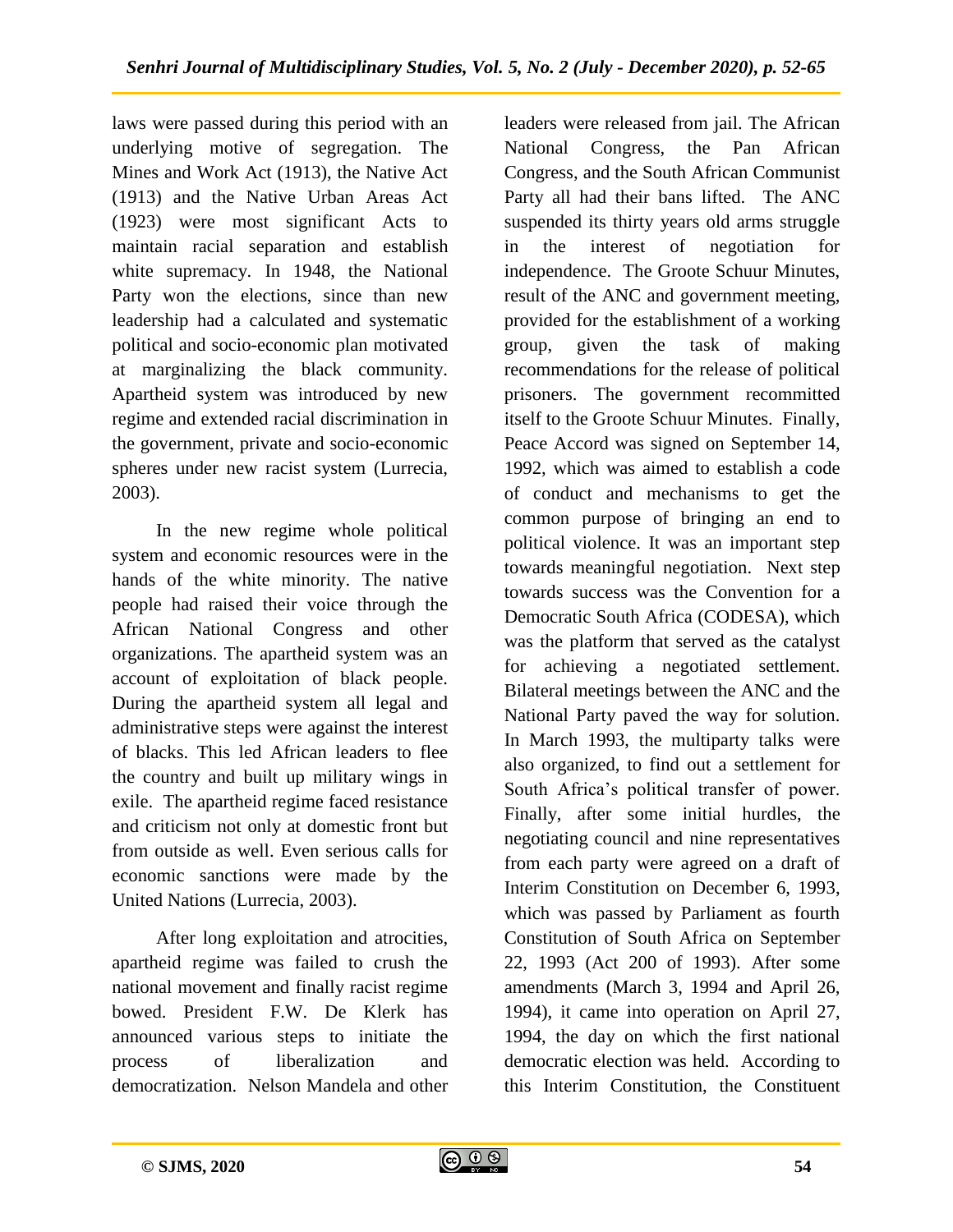Assembly was required to draft and approved a final constitution (Europa Year Book,  $49<sup>th</sup>$  Edition). Present constitution was eventually certified by constitutional court and adopted by the National Assembly on October 11, 1996 and was promulgated by the President at a ceremony in Sharpeville on December 10, 1996 and entered into force on 4th February, 1997 (Europa Year Book,  $49<sup>th</sup>$  Edition).

## **Status of Women in Apartheid Era**

Since the creation of apartheid, women's economic and social roles have grown to horrific dimensions as they struggle to harvest enough food from the land to feed their family. With their husbands away working as migrant labourers, the women must juggle their daily chores at home and in the field. The disappearance of men from rural regions (when they were "on contract," working as low-wage migrant labourers) had a significant negative impact on the women who were left in the reserves. Land scarcity was widespread in many places, resulting in agricultural production stagnating or declining over time. Furthermore, women's work had been expanded to cover all aspects of agriculture as well as other tasks such as producing mud for hut walls and thatch for roofs, as well as tending cattle. They are also in charge of milking the cows twice a day, taking the cattle out to graze every morning, returning at sunset, and closing the buyers at night (Report, July 1980).

Without land, it was impossible to exist, and the salaries offered to migrant labourers were insufficient as well. Migrants had to make a significant personal sacrifice in order to save away a percentage of their hard-earned salaries to send home. Even with the greatest of intentions, these contributions were unable to significantly improve the dreadful living conditions of those who remained behind. Supplements arrived in sporadic and inconsistent amounts, and others simply did not come at all. A large number of families were obliged to exist without them, and no rural community was spared the troubles brought on by the lack of financial help from male relatives on contract. Migrant labor's impact on women and their families was not limited to economic hardship. Women were also subjected to significant emotional strain as a result of being separated from their male counterparts and having to raise their children alone. One of the most heinous features of apartheid was the disruption of family life. For months, men were compelled to leave their homes. Many of them came back every year. They got isolated and established a new life in the towns, while their spouses waited for a letter and money month after month. Despite the problems that women felt as a result of the dissolution of their families, many realised that it was not their husbands who were to blame, but rather the societal conditions created by apartheid legislation (UNO Report, July 1980).

The resettlement programme, in which over two million people were relocated to distant and underdeveloped sections of the reserves, was one of the most inhumane aspects of the apartheid regime's policy. The government used this to eliminate "black spots," or pockets of land owned by Africans in government-designated "white"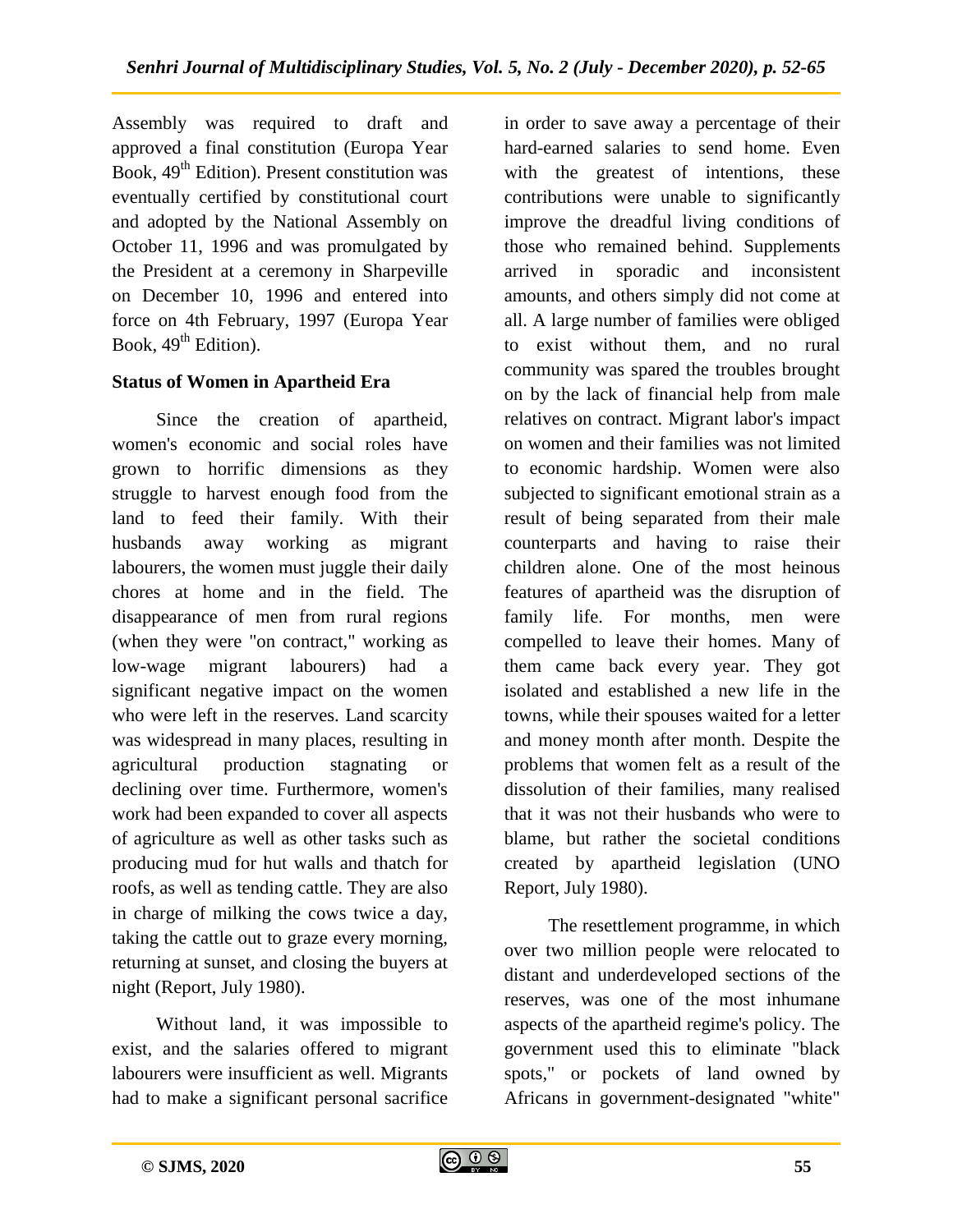zones or locations considered too near to white-owned farms or towns. In order to minimise the number of Africans living in white urban centres, forced removals were also carried out under inflow control regulations. "Non-productive" Africans were forced to leave, and if they had a home or family, the only option was a resettlement camp. Close to four million individuals were estimated to have lived in the relocation communities or camps. Women were once again disproportionately harmed by these regulations. They made up the majority of individuals being ejected from metropolitan areas because they were deemed essentially unproductive. When villages were uprooted, the already small male population shrank even further as men left to seek work as poverty levels were increased (UNO Report, July 1980).

## **Status of Women in Post Apartheid Era: Women's Human Rights and New Constitutional Framework**

New Constitution has ensured the human rights of every citizen. It is based on the principles of non-racialism and nonsexism, equality and the protection of human rights. It is based on the principle of the separation of powers. Judicial independence is guaranteed by the judicial powers in the courts in section 165. The Constitution also provides a number of state institutions to protect and maintain human rights e.g. the Human Rights Commission, the Commission for the Promotion and Protection Rights of Cultural, Religious and Linguistic Communities, the Commission on Gender Equality and the Electoral

Commission (The Constitution of South Africa, 1996).

Most of the rights are explained in Chapter 2 of the Constitution. The majority of these rights are traditional and conventional first generation rights such as the right to equality (section 9), human dignity (section 10), life (section 10), freedom of opinion, expression and privacy (section 14-16), rights related to free political activities (section 17-20), rights related to the protection of private property (section 25), the right of detained, arrested, and accused persons (section 35) etc. Equality is one of the fundamental values for gender and sexual equality, which is provided by section 9. This section guarantees the right to equality before law and equal protection by law. It also provides for measures to be taken for the protection and advancement of groups previously disadvantaged by unfair discrimination. This section clears that the constitution makers intended to render equality before the law of reality. The equality provisions are also applicable to non-citizens (Lurrecia, 2003).

During apartheid, blacks were out of democratic rights. "There were rights including - the right to a healthy environment (section 24), the right of access to land [section  $25(4)$ ,  $(5)$ ], secure tenure (section 25(b), and land restitution [section  $25(5)(9)$ , the rights of access to adequate housing and protection against arbitrary evictions and demolitions (section 26), the right to access to health care, food, water and social security (section 27), the right to education (section 29), certain rights for children such as basic nutrition, shelter,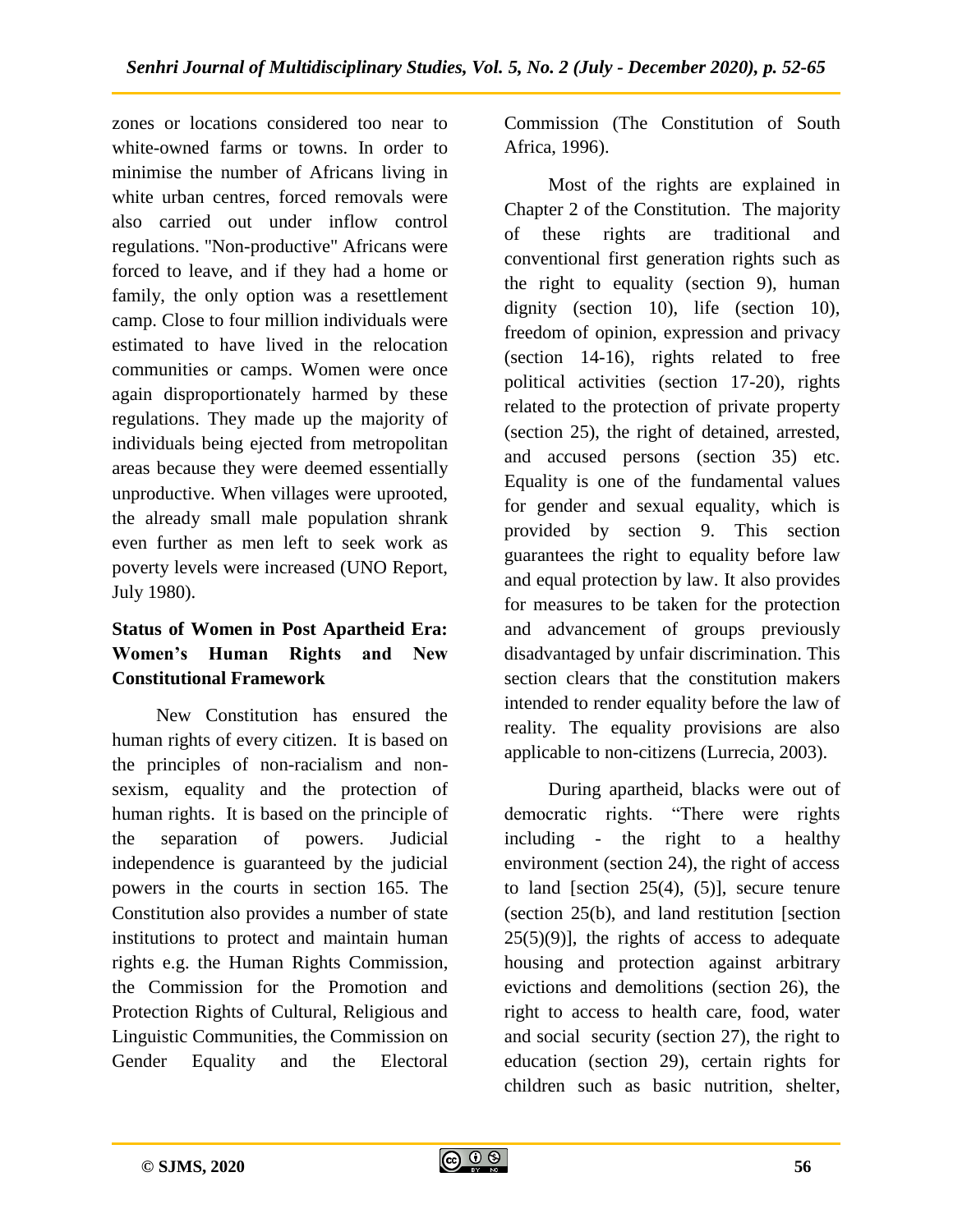basic health care services and social services and the right to be protected against maltreatment, neglect, abuse and degradation [section  $28(1)$  c and d]" (The Constitution of South Africa, 1996). All rights guaranteed by the Bill of Rights can only be limited by a law of universal application to the degree that such limitation is reasonable and justifiable in an open and democratic state based on human dignity, equality, and freedom (under Section 36 and 37).

## **International Conventions and Regional Arrangements for Gender Equality**

South Africa is a signatory to a number of international treaties and agreements on gender equality, which provide defined gender equality targets and indicators. The following are a few of them: (i) The UN Convention on the Elimination of All Forms of Discrimination Against Women (CEDAW), which was adopted in 1979. (ii) The African Charter on Human and Peoples' Rights Protocol on Women's Rights in Africa (2003) (iii) The Gender and Development Protocol of the SADC, 2008 (iv) The Beijing Platform for Action (1995) (v) The Millennium Development Goals of the United Nations (2015).

The Convention on the Elimination of All Forms of Discrimination Against Women (CEDAW) creates an International Bill of Rights for Women by defining gender equality and establishing a framework for state action to ensure equal rights for women. This agreement is a necessary component of a democratic government that respects everyone's human rights. The convention is overseen by the

Committee on the Elimination of Discrimination Against Women, which meets three times a year in New York, United States of America. The CEDAW is made up of 23 independent experts who are elected for a four-year term by member states.

South Africa ratified CEDAW in December 1995 after signing it in January 1993. According to Article 18 of the CEDAW, each member state must submit a report within one year after ratification, followed by regular periodic reports. The committee reviews annual reports and expresses concern about violence against women, prostitution, trafficking, and women's health in its final conclusions (HDR, 2008). Despite the fact that the position of women's rights improved after 1994, violence against women, particularly domestic and sexual violence, continues to be a danger to women's rights. Furthermore, women are long-lasting in the poor condition in comparison to men.

The African Union Assembly enacted the Protocol to the African Charter on the Rights of Women in Africa on "July" 2003, which went into effect on November 25, 2005. Domestic violence, polygamy, HIV/AIDS, and medical abortion are all covered under the women's protocol [Articles 4(2), 6(c), 14(1) (e), and 14(2) k]. It further elaborates on the protection of women in armed conflict (Art. 11) and emphasises the importance of providing international law protection to women refugees  $[Art. 4(2) (k)]$ . The women's protocol provides categories of "discrimination against women" [Art. 1(j)],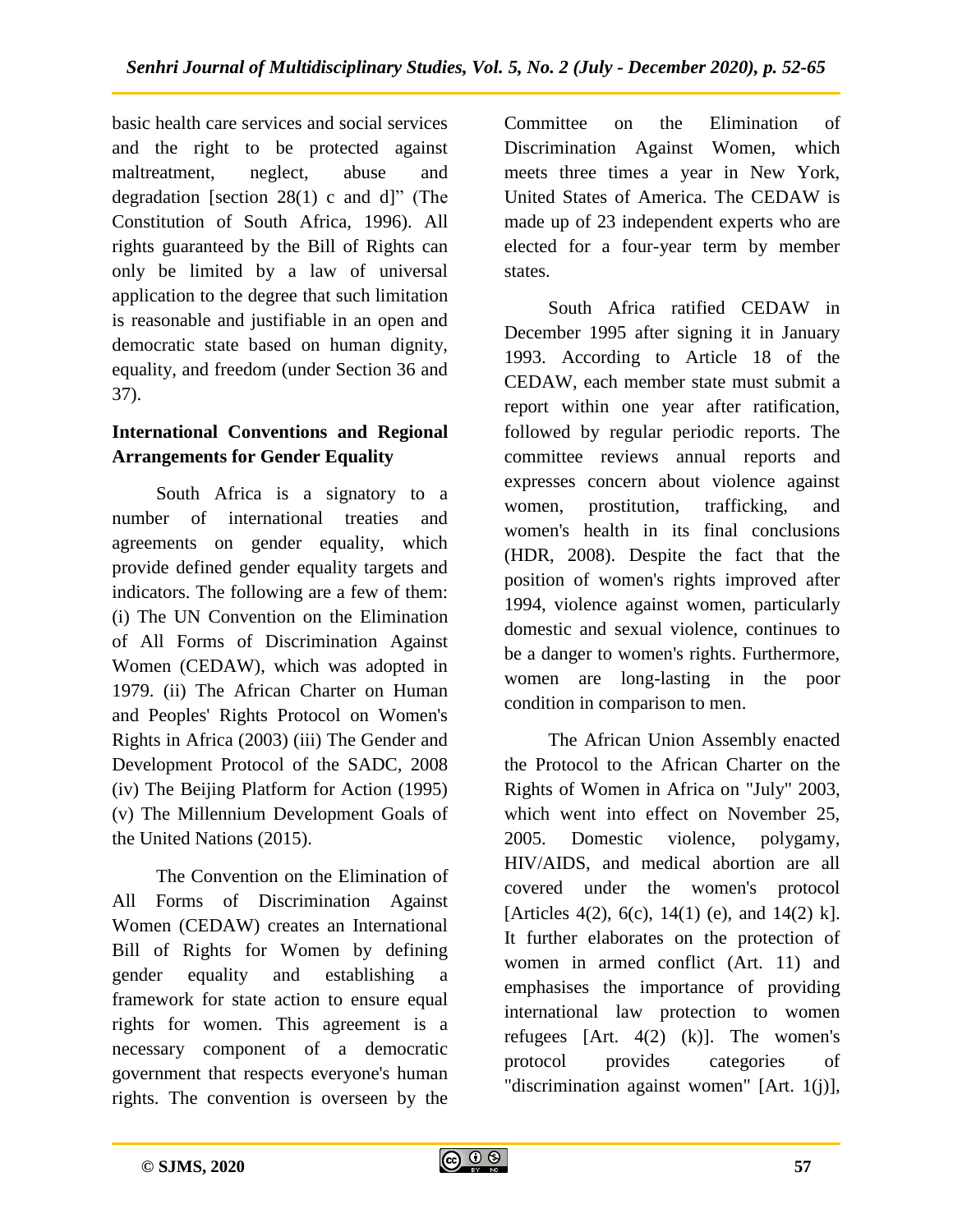which includes economic harm), "harmful behaviours," and "violence against women" that are unambiguous and wide. Female genital mutilation and other "harmful practices" are expressly forbidden (Art.5). South Africa is a signatory to the Southern African Development Community's (SADC) Declaration on Gender and Development. Following that, an amendment on the Prevention and Eradication of Violence against Women and Children was signed. In addition, member states accepted the drafting of the SADC Protocol on Gender and Development during the 2005 SADC Summit, because protocols, unlike declarations, have binding force.

Since 1994, South Africa has made great progress in enacting laws and policies that promote equality and empowerment for women, children, and persons with disabilities. The Convention on the Elimination of All Forms of Discrimination Against Women (CEDAW) and its Optional Protocol were adopted without reservation by the South African Parliament on December 15, 1995, subjecting the country to a wide range of international commitments. The late former State President, Nelson Mandela, signed into law a final constitution for South Africa on December 10, 1996, International Human Rights Day, allowing the establishment of the Commission on Gender Equality (CGE) in April 1997. The CGE is an independent statutory agency formed to promote and preserve gender equality under Section 187 of the South African Constitution Act 108 of 1996.

Other important international and regional instruments signed by South Africa include the Beijing Platform for Action, the Millennium Declaration, the Protocol to the African Charter on Human and Peoples' Rights on the Rights of Women in Africa, the Solemn Declaration on Gender Equality in Africa, and the SADC Protocol on Gender and Development, as well as domestic legislation promoting gender equality. The Employment Equity Act, the Promotion of Equality and Prevention of Unfair Discrimination Act, the Domestic Violence Act, the Criminal Law (Sexual Offences and Related Matters) Amendment Act, the Protection from Harassment Act, the Prevention and Combating of Trafficking in Persons Act, the Recognition of Customary Marriages Act, the Maintenance Act, and the Occupational Safety and Health Act are among the laws in place. The ANC considered the 50/50 gender concept during its Polokwane congress in December 2007. In this principle, it was proposed that every alternative leadership position be reserved for a female candidate, with a change to the ANC Constitution stating that equity extends to the entire National Executive Committee, not only alternative positions. As a result, women do not have to be included in the top six officials of the party (Buthlezi, 2007).

## **Right to Equality**

Any type of equality is unattainable without legal protection and supply. The right to equality is one of the most important aspects of the South African Constitution. It contains founding provisions, Sections 9 and 39 of the Constitution, in the preamble. The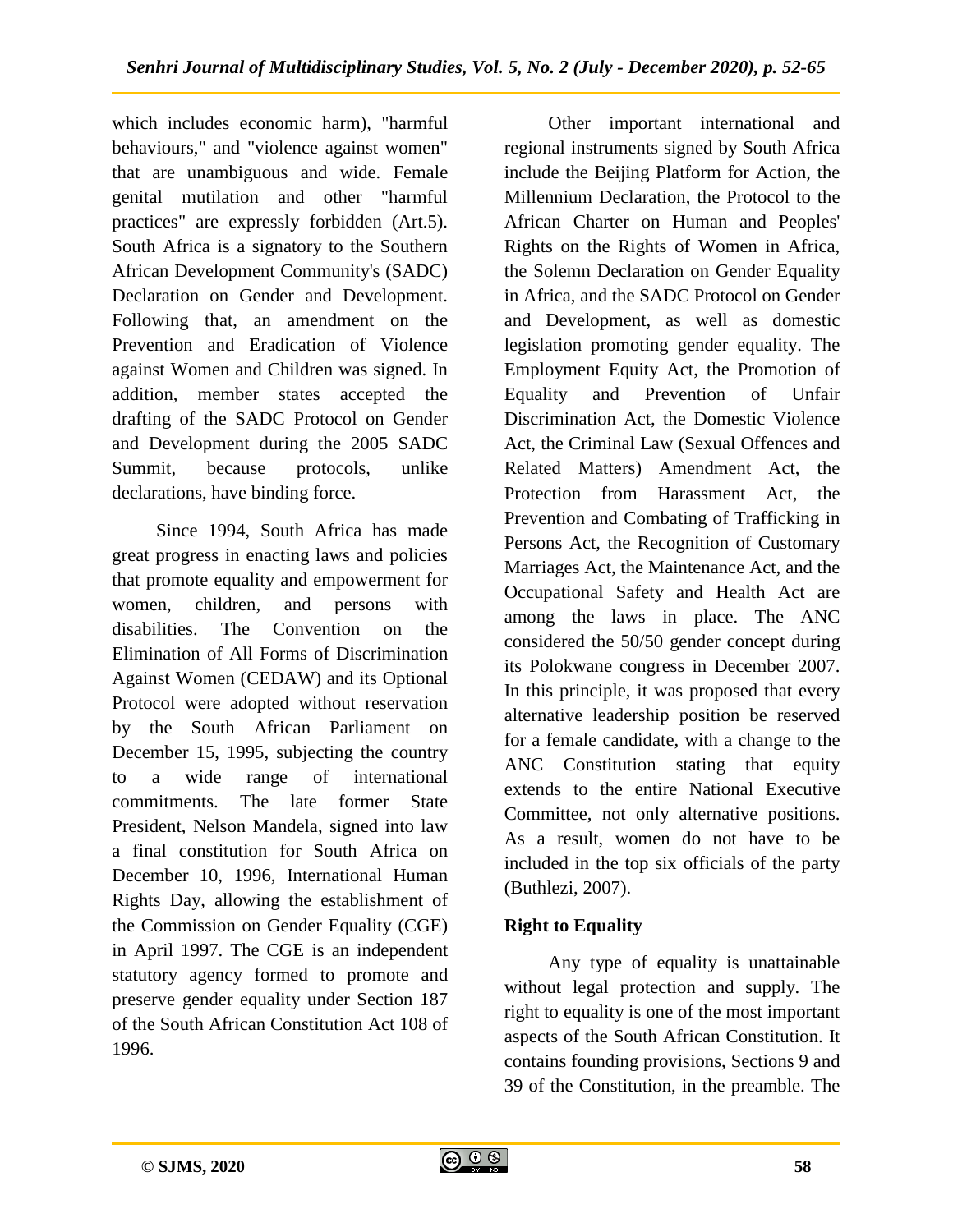Promotion of Equality and Prevention of Unfair Discrimination Act 4 of 2000 (Equality Act) was enacted in accordance with section 9(4) of the Constitution to give effect to the spirit and provisions of the Constitution and to provide measures to aid in the eradication of unfair discrimination, sexual harassment, and other forms of gender discrimination. The Equality Courts are informal, participatory institutions that make it simple for victims of discrimination to get the help they need (Albertyn, 2000).

## **Legal Provision**

Despite law that particularly protects the rights of victims of gender-based violence, South Africa is one of the countries with the highest levels of genderbased violence in the world. Domestic Violence Act No. 116 of 1998 was enacted with the purpose of providing maximum protection to domestic violence victims. The court can issue a protection order under Section 7 of the Act, banning the abusers from committing any further acts of domestic violence or sexual abuse. It is a critical legal instrument for women in abusive situations to seek protection and redress through the criminal justice system, as well as appropriate support from other sectors, such as health. Domestic violence is defined as – intimidation, harassment, stalking, property damage, entry into the victims' residence without their consent, where the parties do not share the same residence, or any other controlling or abusive behaviour toward a victim, where such conduct harms or threatens the victim's safety, health, or well-being (Department of Justice, 1998).

In post-apartheid South Africa, the Sexual Offences Act No. 32 of 2007 initiated a reform process. On the 13th of December, 2007, the President signed the Act. It provides a number of legal safeguards against sexual offences. The definition of rape is expanded in this act to encompass the penetration of one person's mouth, anus, and genital organs with the genital organs or another bodily part of another person, or an object or part of an animal's body. The Act recognised the gravity of oral and anal penetration, as well as the gravity of male sexual violation. In South Africa, domestic violence, sexual harassment, and rape are all fairly common. In addition, sexual exploitation of female children and women with disabilities is rampant. Sexual grooming, the use of children, individuals with mental problems, or the presentation of pornography to youngsters are all examples of sexual exploitation (HDR, 2008).

According to Section 8 of the Equality Act, no one may be unfairly discriminated against on the basis of gender, including:

- **Gender based violence.**
- Female genital mutilation.
- The system of preventing women from inheriting family property.
- Any practice, customs or religious practice, which impairs the dignity of women and undermines equality between women and men, including the dignity and well-being of the girl child.
- Any policy or conduct that unfairly limits women's rights to access to land, finance and other resources.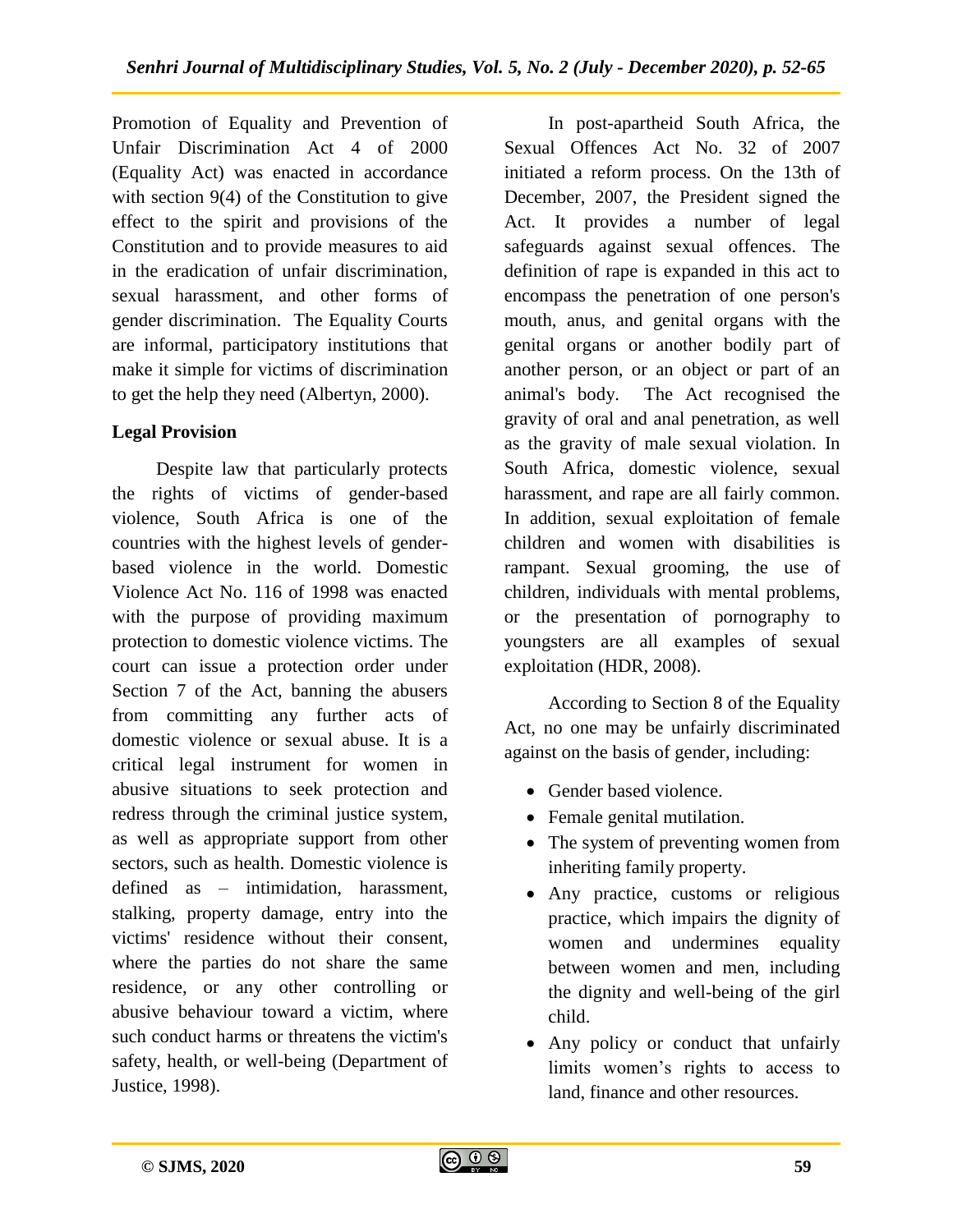- Discrimination on the ground of pregnancy.
- Limiting women's access to social services or benefits, such as health, education and social security.
- Systematic inequality of access to opportunity by women as a result of the sexual division of labor (HDR, 2008).

#### **Other Legal Provisions**

The South African government has taken many incentives to remove sex based inequality and sexual harassment. Various laws have also been passed and enforced by the government to safeguard women and female children by providing them with resources and legal status. Recognition of Customary Marriages Act 120 of 1998, Maintenance of Surviving Spouses Act 27 of 1990, Interstate Succession Act of 1987, Divorce Act 70 of 1979, Administration of Estates Act 66 of 1965, Maintenance Act No. 49 of 1998, and Termination of Pregnancy Amendment Act No. 38 of 2007 are just a few examples (HDR, 2008). However, crimes against women continue to show that women's social lives in South Africa are not safe, despite legal and human rights standards (HDR, 2008).

## **Reproductive Rights**

Reproductive rights are of fundamental significance to women. Since 1997 abortion in South Africa has been regulated by the choice on Termination of Pregnancy Act (Act 92 of 1996, came into operation on 1st February 1997) and since 1998, sterilization has been regulated by the Sterilization Act (Act 44 of 1998). Both

Acts repeated the discriminatory provisions of 1975 Abortion and Sterilization Act (Act 2 of 1975). The 1975 Act severely restricted access to termination of pregnancy and indirectly discriminated against black women wishing to obtain terminations. It also regulated sterilization performed on persons incapable of giving consent.

The Post-apartheid Choice Act stipulates that a pregnancy may be terminated at any time during the first 12 weeks at the request of the woman. However, after that time, terminations are only possible in certain conditions. This stipulates that only pregnant women's consent is required for an abortion. It does not necessitate the consent of a spouse, nor does it necessitate parental approval in the event of a minor (Section 2 and 5 of Choice Act). This Act proved useful and helpful for women, because it had positive impact on maternal morbidity from incomplete abortions and extremely significant reduction in abortion associated mortality (Murray, 2005). In comparison to 1994, the year 2001 shows that the mortality rate has been reduced 91.06 percent, in deaths from unsafe abortion (Murray, 2005). But, so far medical facilities for abortion are not available for every needy person, especially in the rural areas extension of credit and access to land. Existing title holders, for example, who tended to be men, benefited from township home transfer initiatives. Traditional leadership institutions, which often include a chief or a council of elders, are in charge of most rural communities, and they did not award women land tenure, which is a requirement for receiving housing subsidies.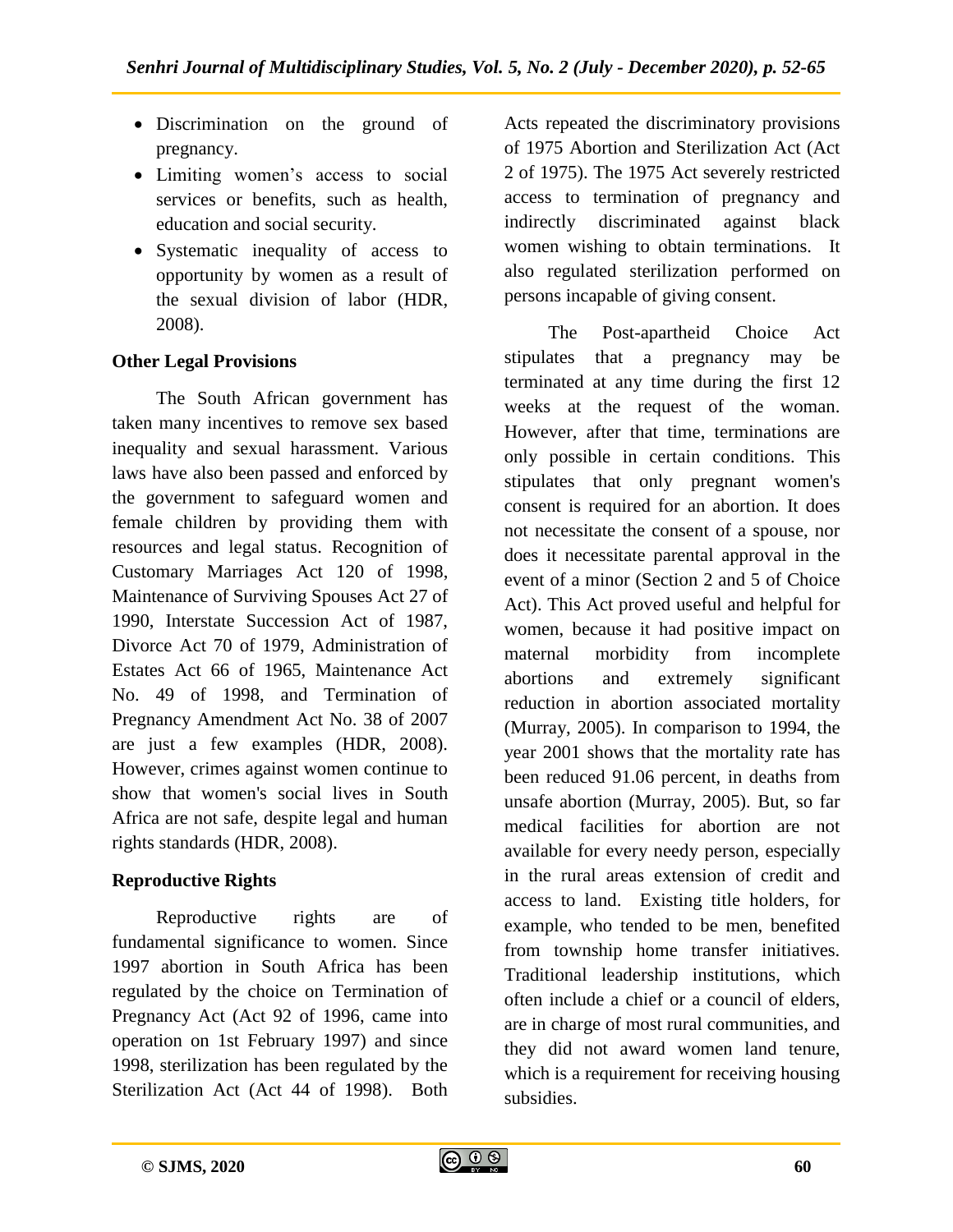In comparison to men, black women have lower salaries and poorer job stability. The majority of women work as low-wage domestic workers or in micro-businesses with little job security or benefits. According to the Business Women's Association (2006) poll, women made up 41% of the working population but just 16.8% of executive-level roles and 11.5 percent of director-level positions (Murray, 2005).

Female farm workers sometimes face prejudice and discrimination in the agricultural sector, and their access to housing is frequently contingent on their relationship with male farm employees. Female agricultural labourers on maternity leave who were unable to receive timely compensation through the Unemployment Insurance Fund were frequently forced to return to work soon after giving birth (Murray, 2005).

## **Participation of Women in Governmental Affairs**

Before 1994, black women had no rights to hold a political or constitutional post in centre or province government. If, any class or sex has rights without enough share in the government and administration, it means, their rights are useless. But during apartheid period, women of non-white race had no rights. It's a matter of satisfaction that representation of women in public offices increased after 1994. A new wave of women empowerment has been started in every segment of government under the new constitutional and legal provisions. Post apartheid South Africa witnessed 129 women out of 400 in the National Assembly.

It was ranked 13 out of 183 countries in 2005, by the Inter-Parliament Union (IPU, 2005). The National Assembly's Speaker and Deputy Speaker, as well as the Deputy Chairperson of the National Council of Provinces, were all women. In addition, thirteen members of the 30 member's national cabinet and 10 of 21 deputy ministers were women. Women are also entertaining post of premier in the provinces. In the commerce sector, according to a 2004 report, South Africa has the third-highest percentage of corporations with women in top management positions. South Africa has the eighth-highest number of women in senior management positions, with women filling 26 percent of total senior management positions, surpassing the global average by 7% and placing the country eighth in the world (Report on Gender Disparity, 2017).

In the judiciary, at the end of apartheid in 1994 there were only two women judges and a handful of women magistrates. Now the number of women in the judicial field has been increased. After one decade, there were two women on the eleven-member constitutional court, and two on the twenty members Supreme Court of Appeal and out of 167 High Court judges, 27 were women. 524 women were magistrates out of total number 1822 in the country (Murray, 2005). This participation is not as per expectations of women claim, but in comparison of pre 1994 judiciary, it is significant opening of a new era for women empowerment.

## **Role of Police and Legal Authorities**

Domestic abuse law has been plagued by societal views as well as a lack of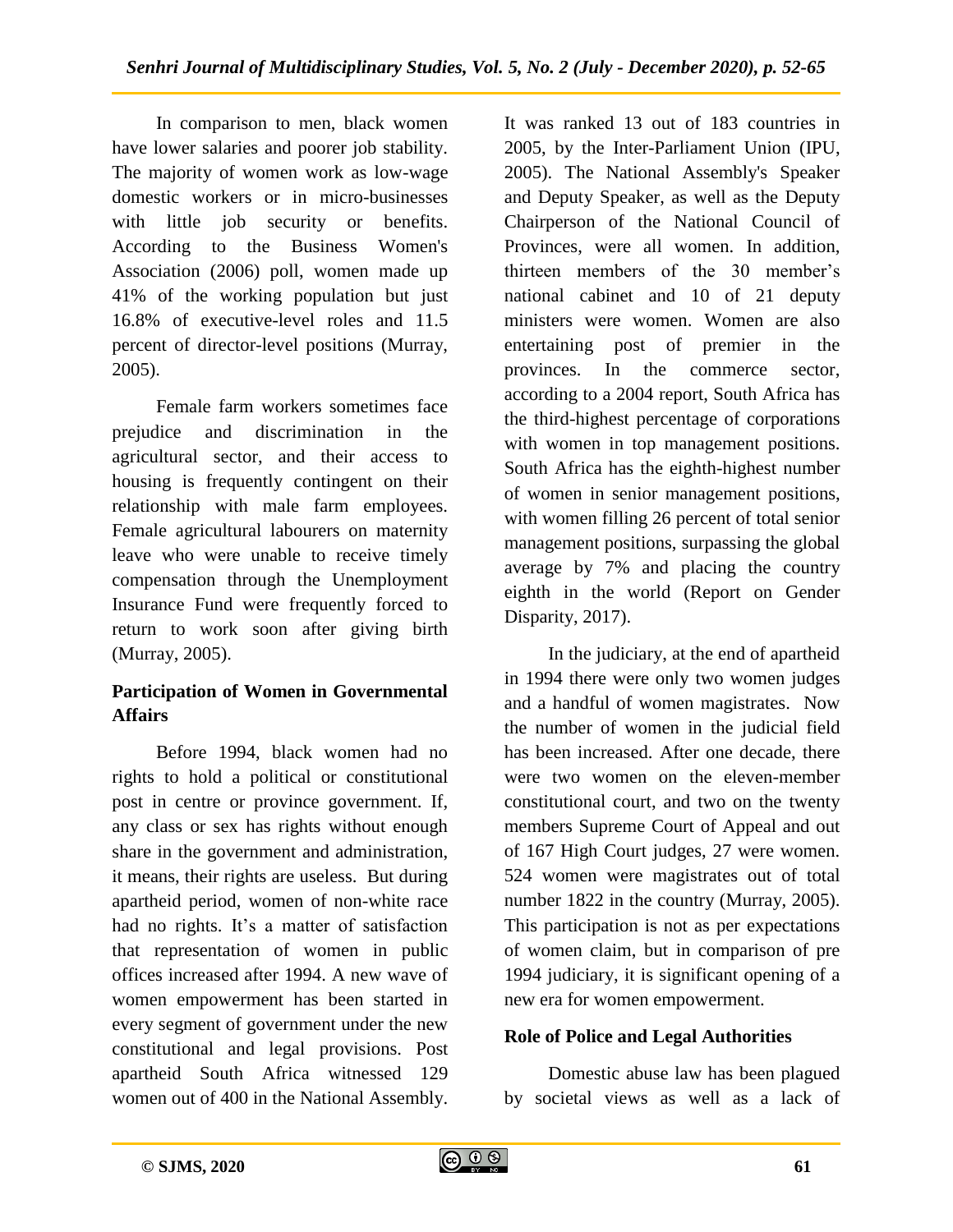infrastructure, money, and training for new enforcement officials. According to some NGOs, over 25% of women are in violent relationships, but only a small percentage of them disclose it. Judges, police officers, and medics frequently mistreat battered women. The South African Police Service has been turning Child Protection Units to Family Violence Chits in order to protect women and children (FCS). There were 66 FCSs in March 2006. Gender sensitivity training was given to FCS investigating officers and other police officers on an annual basis. Domestic violence awareness efforts were continued by the government. Rape is prohibited, including spousal rape, but it continues to be a severe problem. A bleak security atmosphere, as well as societal norms that condone sexual aggression against women, persist. According to Amnesty International, the number of recorded rapes accounts for only one-third of the total number of rapes. As a result, the situation of women has not improved significantly as a result of the new legislative measures.

The statutory sentencing criteria are frequently followed by judges in rape cases. As a result, women's advocacy groups have occasionally chastised judges for imposing lower penalties based on dubious criteria such as the victim's behaviour or relationship with the rapist. Domestic violence and crime against women are more prevalent in black communities and among migrant female farm labourers than in other groups. Farm owners, managers, and other farm workers frequently target women.

In order to give justice, the government built 61 Sexual Offenses Courts across the country, each with specific waiting rooms and victim counselling. The Sexual Offenses and Community Affairs Unit (SOCA) has built ten "Thuthuzela Centers" that specialise in rape case handling and have streamlined a network of existing investigative, prosecutorial, and medical health centres and hospitals where victims can be found. Sexual harassment is a national issue in the United States. Sexual harassment affects high-profile individuals as well. Following an investigation into claims that Goniwe sexually assaulted a party intern, the ANC dismissed its parliamentary chief whip, Mbulelo Goniwe, in December 2006 (Country Report, 2006).

#### **Domestic Violence against Women**

Domestic violence against women is a crime not only according to legal provisions, but it is also according to human dignity and respect, which is every human being's claim. The term "violence against women" refers to acts of gender-based violence that cause physical, sexual, or psychological injury or suffering to women (Article 1, 1994). There are two aspects of violence against women, for example - domestic violence and sexual assault, which are considered only for adult women. After 1994, in South Africa one side is positive, which represent the equal status and other dignified provisions in terms of equality according to constitution. But, the negative side represents that violence against women increased around fifteen percent after the completion of first decade of democracy (Nick, 2005).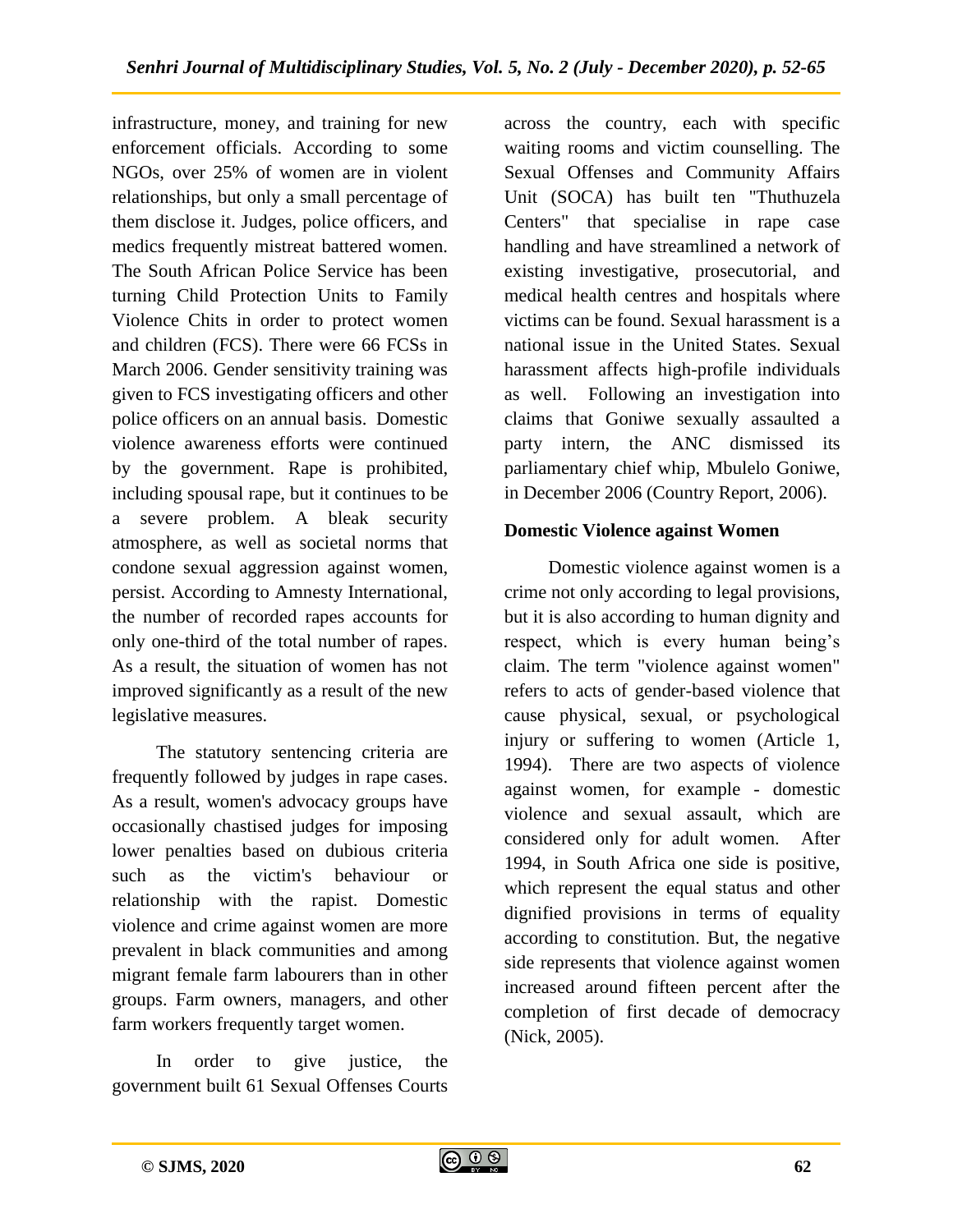## **Violation of Constitutional Provisions for Women**

According to Section  $12(1)$  (c) of the Constitution, everyone has the right to be free of violence from both public and private sources (The Constitution of 1996). Women's rights to bodily and psychological integrity, equality, dignity, and protection, as well as their right to life, are all harmed by this sort of violence [Section 12(2), Section 9, 10, and 11 of the Constitution. It's also a breach of section  $7(2)$ , which requires states to respect, protect, promote, and implement the Bill of Rights' rights (The Constitution of South Africa, 1996). Discrimination against women continues to be a severe problem in the post-apartheid period, notwithstanding equal rights under the Constitution, family law, and property law. In social life, earnings, and other economic-financial activities, women have faced socioeconomic discrimination.

## **The Challenges Ahead**

- Public budgets dedicated to women and girls – Despite the fact that South Africa has one of the most transparent budgets in Africa (second only to New Zealand in the world, with a score of 90 out of 100 in the most recent Open Budget Index), there is no clear indication that the budget is gender responsive. The Department of Women received R187, 002,000 in FY 2015-2016, but it is unclear whether this allocation was based on up-to-date gender disaggregated statistics.
- Health Ensure that pregnant women, mothers, and children have access to prenatal, maternal, and pediatric care.

In South Africa, there are around 6 million HIV/AIDS patients. Women and girls account for 56 percent of the almost 3.5 million people living with HIV/AIDS. Challenges such as lack of easy access to medication and early access to prenatal care to avoid mother-to-child transmission have had the greatest impact on them.

- Economy Expanding Economic Opportunities – Women, for example, have limited access to land in South Africa, where they own barely 1% of the land. Women also have higher problems when it comes to obtaining credit, as most are unfamiliar with the methods and procedures of borrowing money from a bank. Women receive only 7% of agricultural extension assistance and fewer than 10% of the loans available to small-scale farmers. Women's land rights should be strengthened by the government, for example, by revising family and inheritance laws. The White Paper on South African Land Policy and the Land Reform and Gender Policy (both of 1997), should for instance be translated into practice.
- Political participation Increase women's political representation. South Africa's 50/50 by 2015 Campaign for women's representation in parliament suffered a modest setback in terms of women's political empowerment. In the May 2014 elections, women's representation in parliament decreased by 4%. This was a setback, as women's representation had reached 44 percent in 2009.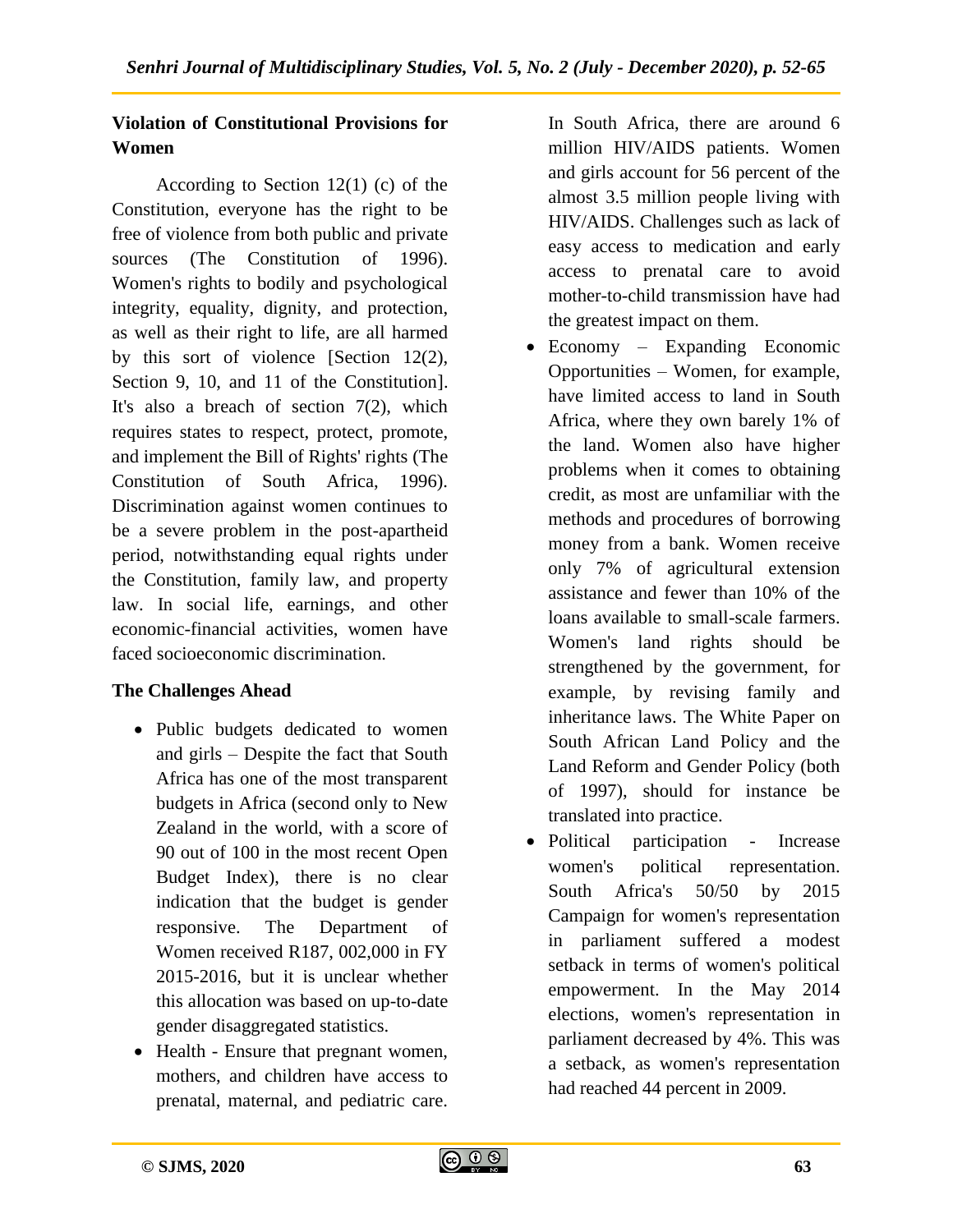- Education, Science, and Technology A 2013 gender benchmarking study found that, while South Africa showed that women had more opportunities than ever before, their participation in the science and technology workforce remained low, and women remained severely under-represented in degree programmes in engineering, physics, and computer science.
- Gender-Based Violence (GBV) and Access to Justice — Gender-based violence (GBV) is still a major issue in South Africa, with intimate partner violence accounting for 40% to 70% of female murder victims. At least 77% of women in Limpopo, 51% in Gauteng, 45% in the Western Cape, and 36% in KwaZulu-Natal have suffered some sort of violence.

## **Conclusion**

Prior to 1994, women in South Africa were in perilous condition. Following the end of apartheid's racial and inequalitybased regime, Nelson Mandela's new constitution of the "rainbow nation" ushered in a new phase of human dignity restoration in South Africa, which would be incomplete without the respect and dignity of women, which had been violated by colonial and apartheid rulers. Despite a number of important legal and constitutional achievements, there is still much to be done. Domestic violence, sexual harassment and sex-based inequality, female child trafficking, socio-economic inequalities and high percentage of AIDS/HIV among young women are continuing challenges in the path of restoration of human rights of women in

South Africa. Education and social awareness with positive commitment of whole system is first requirement to improve the status of women. Apart from that, women need more training opportunities, job, shelters, land ownership and representation in decision making. South Africa has undoubtedly made progress in terms of women's empowerment, particularly in terms of legislation and political empowerment. Beyond these gains, greater investments in programmes that empower women and girls to better their status and prospects are still needed. As a result, reform should be viewed as a longterm aim with several advantages. Changing laws is an important element of this process, but it will not close the gender gap in women's human rights. South Africa's history shows that changing social norms takes time, but it might take even longer if the reform is not well thought out.

# **References**

- Albertyn, C. (2000.) *Introduction to the Promotion of Equality and Prevention of Unfair Discrimination Act 4.* Johannesburg: Witwatersrand University Press
- Andrews, Penelope E. (1998). Striking the Rock: Confronting Gender Equality in South Africa. *Michigan Journal of Race and Law* (3), 8-16.
- *Article 1 of the Declaration on the Elimination of Violence against Women* (1994). UN GAOR 48<sup>th</sup> Session UN Doc. A/Res/48/104.